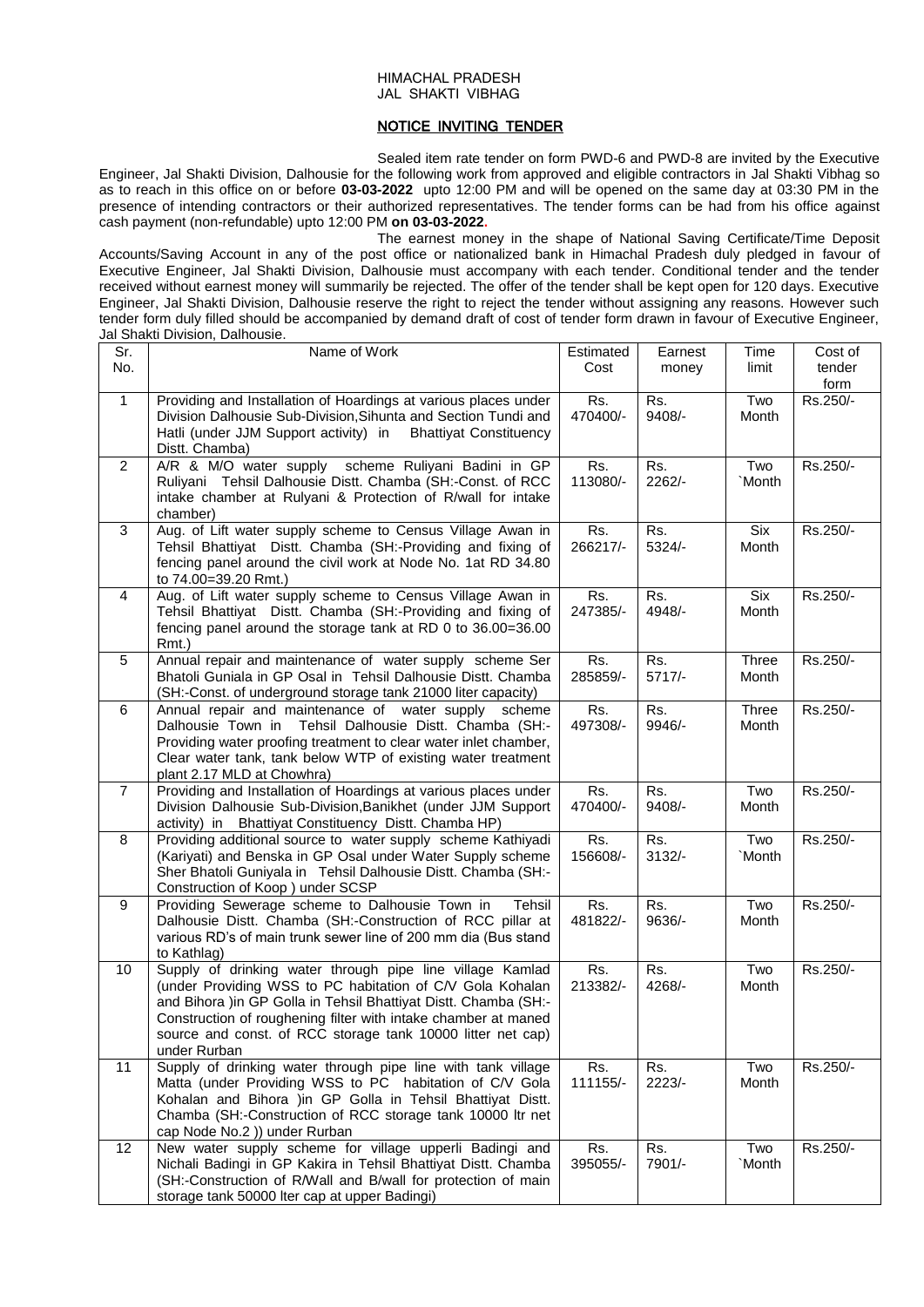| 13 | Providing and Installation of Hoardings at various places under | Rs.      | Rs.      | Two    | Rs.250/- |
|----|-----------------------------------------------------------------|----------|----------|--------|----------|
|    | Division Dalhousie Sub-Division, Chowari and Section Chowari-I  | 369600/- | 7392/-   | Month  |          |
|    | & Chowari-II (under JJM Support activity) in<br>Bhattivat       |          |          |        |          |
|    | Constituency Distt. Chamba)                                     |          |          |        |          |
| 14 | Provision for WSS Chowari Town in Tehsil Bhattiyat Distt.       | Rs.      | Rs.      | One    | Rs.250/- |
|    | Chamba (SH:-Providing & installation of submersible pumping     | 220000/- | $4400/-$ | `Month |          |
|    | machinery for mini t/well near JE JSV office at Chowari)        |          |          |        |          |

# **TERMS AND CONDITIONS :-**

- 1. The contractors/firms should be registered in Jal Shakti Vibhag in appropriate class.
- 2. The contractors/firms should have Income Tax/GST registration certificate.<br>3. The earnest money in the shape of National Saving Certificate/Time Deport
- The earnest money in the shape of National Saving Certificate/Time Deposit Accounts/Saving Account in any of the post office or nationalize d bank in Himachal Pradesh duly pledged in favour of Executive Engineer, Jal Shakti Division, Dalhousie with application form before the purchasing the tender documents.
- 4. The contractors/firms are required to quote their rates clearly both in words as well as in figures, failing which the Executive Engineer reserve the right to accept/reject any or all tenders.
- 5. In case of sudden holiday on the date of opening of the tenders, the same will be opened on the next working day at the same time.
- 6. The conditional/ambiguous/telegraphic tenders or tender by fax or tender without earnest money will not be entertained/considered in any case.
- 7. The tender of those contractors/firms shall not be considered whose performance is not found good/satisfactory in the past

Executive Engineer, Jal Shakti Division, Dalhousie Distt. Chamba -176304

# No. JSV-DLU-EA-1-E-Tender/2021- 27476-27526 Dt. Dalhousie the:- 21-02-2022

- Copy forwarded to the following for information and necessary y action please.
- 1. The Engineer-in-Chief, Jal Shakti Vibhag, Shimla.
- 2. The Chief Engineer, (DZ) Jal Shakti Department, Dharamshala.<br>3. The Superintending Engineer/Executive Engineer in Himachal F
- 3. The Superintending Engineer/Executive Engineer in Himachal Pradesh Jal Shakti Vibhag.<br>4. All the Assistant Engineer working under this Division.
- 4. All the Assistant Engineer working under this Division.<br>5. Notice Board/Drawing Branch/Accounts Branch.
- 5. Notice Board/Drawing Branch/ Accounts Branch.<br>6. All the contractors/firms.
- All the contractors/firms.

Executive Engineer, Jal Shakti Division, Dalhousie Distt. Chamba -176304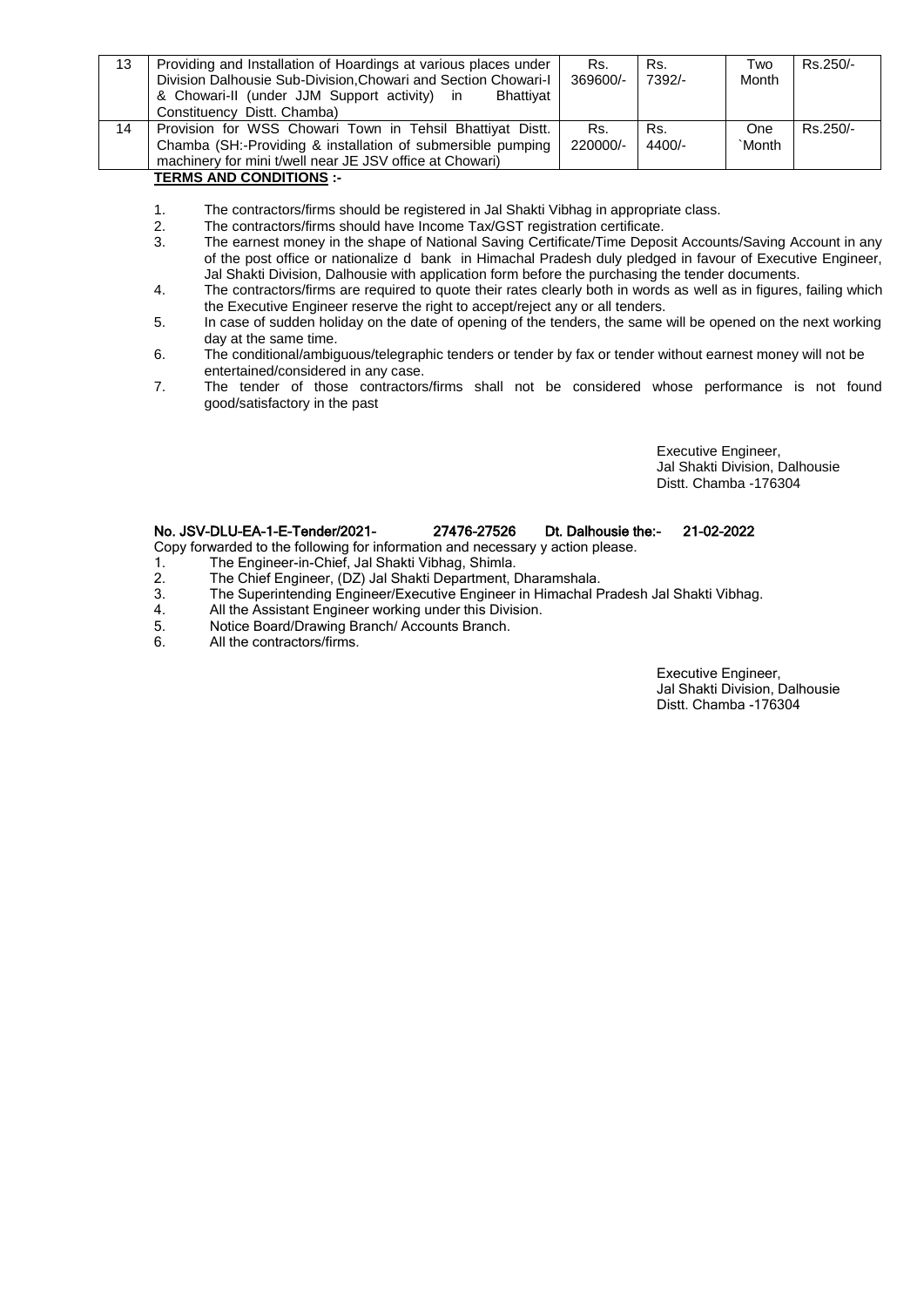### HIMACHAL PRADESH JAL SHAKTI VIBHAG

# NOTICE INVITING TENDER

Sealed item on form PWD-6 and PWD-8 rates basis are invited by the Executive Engineer, Jal Shakti Division, Dalhousie on behalf of Governor of Himachal for the below mentioned work from the contractors/firms of appropriate class enlisted with Himachal Pradesh, Jal Shakti Vibhag.

| $\overline{\text{Sr}}$ | Name of Work                                                           | Estimated                 | Earnest                 | Time         | Cost of  |
|------------------------|------------------------------------------------------------------------|---------------------------|-------------------------|--------------|----------|
| No.                    |                                                                        | Cost                      | money                   | limit        | tender   |
|                        |                                                                        |                           |                         |              | form     |
| $\mathbf{1}$           | Providing and Installation of Hoardings at various places under        | Rs.                       | Rs.                     | Two          | Rs.250/- |
|                        | Division Dalhousie Sub-Division, Sihunta and Section Tundi and         | 470400/-                  | $9408/-$                | Month        |          |
|                        | Hatli (under JJM Support activity) in<br><b>Bhattiyat Constituency</b> |                           |                         |              |          |
|                        | Distt. Chamba)                                                         |                           |                         |              |          |
| 2                      | A/R & M/O water supply scheme Ruliyani Badini in GP                    | Rs.                       | Rs.                     | Two          | Rs.250/- |
|                        | Ruliyani Tehsil Dalhousie Distt. Chamba                                | 113080/-                  | $2262/-$                | `Month       |          |
| 3                      | Aug. of Lift water supply scheme to Census Village Awan in             | Rs.                       | $\overline{\text{Rs.}}$ | Six          | Rs.250/- |
|                        | Tehsil Bhattiyat Distt. Chamba                                         | 266217/-                  | 5324/-                  | Month        |          |
| $\overline{4}$         | Aug. of Lift water supply scheme to Census Village Awan in             | Rs.                       | Rs.                     | Six          | Rs.250/- |
|                        | Tehsil Bhattiyat Distt. Chamba                                         | 247385/-                  | 4948/-                  | Month        |          |
| 5                      | Annual repair and maintenance of water supply scheme Ser               | Rs.                       | Rs.                     | Three        | Rs.250/- |
|                        | Bhatoli Guniala in GP Osal in Tehsil Dalhousie Distt. Chamba           | 285859/-                  | $5717/-$                | Month        |          |
| 6                      | Annual repair and maintenance of water supply<br>scheme                | Rs.                       | Rs.                     | <b>Three</b> | Rs.250/- |
|                        | Dalhousie Town in Tehsil Dalhousie Distt. Chamba                       | 497308/-                  | 9946/-                  | Month        |          |
| $\overline{7}$         | Providing and Installation of Hoardings at various places under        | Rs.                       | Rs.                     | Two          | Rs.250/- |
|                        | Division Dalhousie Sub-Division, Banikhet (under JJM Support           | 470400/-                  | 9408/-                  | Month        |          |
|                        | activity) in Bhattiyat Constituency Distt. Chamba HP)                  |                           |                         |              |          |
| 8                      | Providing additional source to water supply scheme Kathiyadi           | Rs.                       | $\overline{\text{Rs.}}$ | Two          | Rs.250/- |
|                        | (Kariyati) and Benska in GP Osal under Water Supply scheme             | 156608/-                  | $3132/-$                | `Month       |          |
|                        | Sher Bhatoli Guniyala in Tehsil Dalhousie Distt. Chamba                |                           |                         |              |          |
| 9                      | Providing Sewerage scheme to Dalhousie Town in<br>Tehsil               | Rs.                       | Rs.                     | Two          | Rs.250/- |
|                        | Dalhousie Distt. Chamba                                                | 481822/-                  | 9636/-                  | Month        |          |
| 10                     | Supply of drinking water through pipe line village Kamlad              | Rs.                       | Rs.                     | Two          | Rs.250/- |
|                        | (under Providing WSS to PC habitation of C/V Gola Kohalan              | 213382/-                  | 4268/-                  | Month        |          |
|                        | and Bihora )in GP Golla in Tehsil Bhattiyat Distt. Chamba              |                           |                         |              |          |
| 11                     | Supply of drinking water through pipe line with tank village           | Rs.                       | Rs.                     | Two          | Rs.250/- |
|                        | Matta (under Providing WSS to PC habitation of C/V Gola                | 111155/-                  | $2223/-$                | Month        |          |
|                        | Kohalan and Bihora )in GP Golla in Tehsil Bhattiyat Distt.             |                           |                         |              |          |
|                        | Chamba                                                                 |                           |                         |              |          |
| 12                     | New water supply scheme for village upperli Badingi and                | $\overline{\mathsf{Rs.}}$ | $\overline{\text{Rs.}}$ | Two          | Rs.250/- |
|                        | Nichali Badingi in GP Kakira in Tehsil Bhattiyat Distt. Chamba         | 395055/-                  | 7901/-                  | `Month       |          |
| 13                     | Providing and Installation of Hoardings at various places under        | Rs.                       | Rs.                     | Two          | Rs.250/- |
|                        | Division Dalhousie Sub-Division, Chowari and Section Chowari-I         | 369600/-                  | 7392/-                  | Month        |          |
|                        | & Chowari-II (under JJM Support activity)<br><b>Bhattivat</b><br>in.   |                           |                         |              |          |
|                        | Constituency Distt. Chamba)                                            |                           |                         |              |          |
| 14                     | Provision for WSS Chowari Town in Tehsil Bhattiyat Distt.              | Rs.                       | Rs.                     | One          | Rs.250/- |
|                        | Chamba                                                                 | 220000/-                  | 4400/-                  | `Month       |          |

The tender reach in this office on or before 03-03-2022 upto 03:00 PM and will be opened on the same day at 03:30 PM in the presence of intending contractors or their authorized representatives. The tender forms can be had from his office against cash payment (non-refundable) upto 12:00 PM on 03-03-2022.

 The bidders are advised to note other details of tender from the departmental website [https://hpiph.org](https://hptenders.gov.in/) The Executive Engineer, reserves the right to reject/cancel any or all the bids without assigning any reason(s).

> Executive Engineer, Jal Shakti Division, Dalhousie Distt. Chamba -176304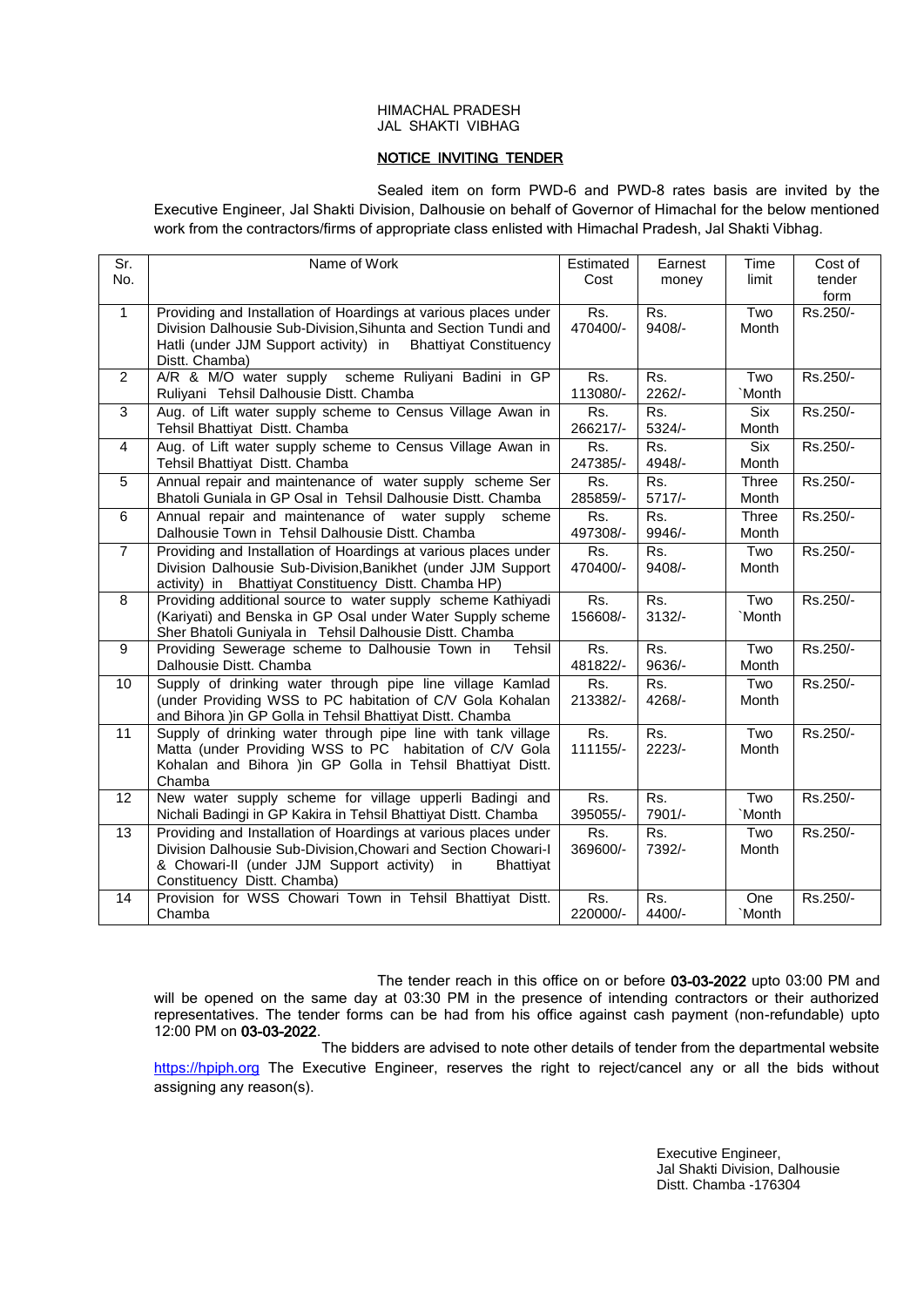#### HIMACHAL PRADESH JAL SHAKTI VIBHAG

## NOTICE INVITING TENDER

Sealed item rate tender on form PWD-6 and PWD-8 are invited by the Executive Engineer, Jal Shakti Division, Dalhousie for the following work from approved and eligible contractors in Jal Shakti Vibhag so as to reach in this office on or before **14-12-2021** upto 12:00 PM and will be opened on the same day at 03:30 PM in the presence of intending contractors or their authorized representatives. The tender forms can be had from his office against cash payment (non-refundable) upto 12:00 PM **on 14-12-2021.**

The earnest money in the shape of National Saving Certificate/Time Deposit Accounts/Saving Account in any of the post office or nationalized bank in Himachal Pradesh duly pledged in favour of Executive Engineer, Jal Shakti Division, Dalhousie must accompany with each tender. Conditional tender and the tender received without earnest money will summarily be rejected. The offer of the tender shall be kept open for 120 days. Executive Engineer, Jal Shakti Division, Dalhousie reserve the right to reject the tender without assigning any reasons. However such tender form duly filled should be accompanied by demand draft of cost of tender form drawn in favour of Executive Engineer, Jal Shakti Division, Dalhousie.

| <u>ີ</u><br>οι.<br>No. | Name of Work | Estimated<br>Cost | Earnest<br>money | Time<br>$\cdots$<br>limit | Cost of<br>tender |
|------------------------|--------------|-------------------|------------------|---------------------------|-------------------|
|                        |              |                   |                  |                           | form              |